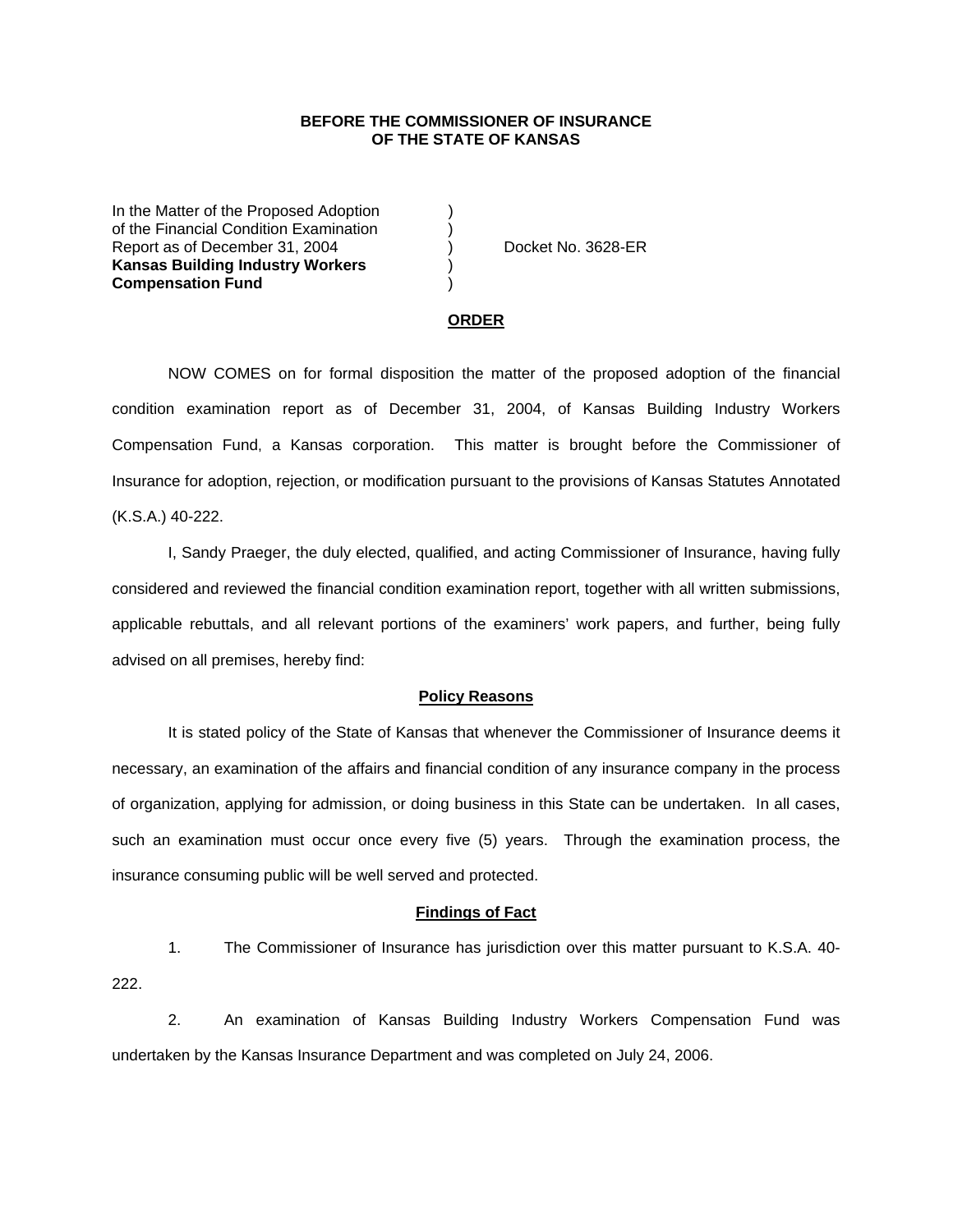3. The examiner-in-charge tendered and filed with the Kansas Insurance Department a verified written report of the examination within thirty (30) days following completion of the examination, to wit; November 7, 2005.

 4. Following receipt of the verified report, the Kansas Insurance Department transmitted the report to Kansas Building Industry Workers Compensation Fund on August 2, 2006, with a duly executed notice advising the company of its opportunity to prepare and submit to the Kansas Insurance Department a written submission or rebuttal with respect to any and all matters contained in the report. Kansas Building Industry Workers Compensation Fund was further advised that any written submission or rebuttal needed to be filed with the Kansas Insurance Department no later than thirty (30) days after receipt of the verified report.

 5. Kansas Building Industry Workers Compensation Fund filed a written rebuttal of the verified report on September 25, 2006.

 6. Following receipt of the rebuttal, the Kansas Insurance Department agreed to make certain changes in the report and transmitted a revised report to Kansas Building Industry Workers Compensation Fund on December 11, 2006, with a duly executed notice advising the company of its opportunity to prepare and submit to the Kansas Insurance Department a written submission or rebuttal with respect to any and all matters contained in the report. Kansas Building Industry Workers Compensation Fund was further advised that any written submission or rebuttal needed to be filed with the Kansas Insurance Department no later than ten (10) days after receipt of the verified report.

 7. Kansas Building Industry Workers Compensation Fund filed a second rebuttal of the verified report on December 20, 2006.

8. Following receipt of the second rebuttal, the Kansas Insurance Department agreed to make further changes in the report and transmitted a revised report to Kansas Building Industry Workers Compensation Fund on December 11, 2006.

9. Following receipt of the second revised report, Kansas Building Industry Workers Compensation Fund requested a meeting at the Kansas Insurance Department. Said requested meeting was held February 14, 2007. Following this meeting, additional changes were made to the verified report.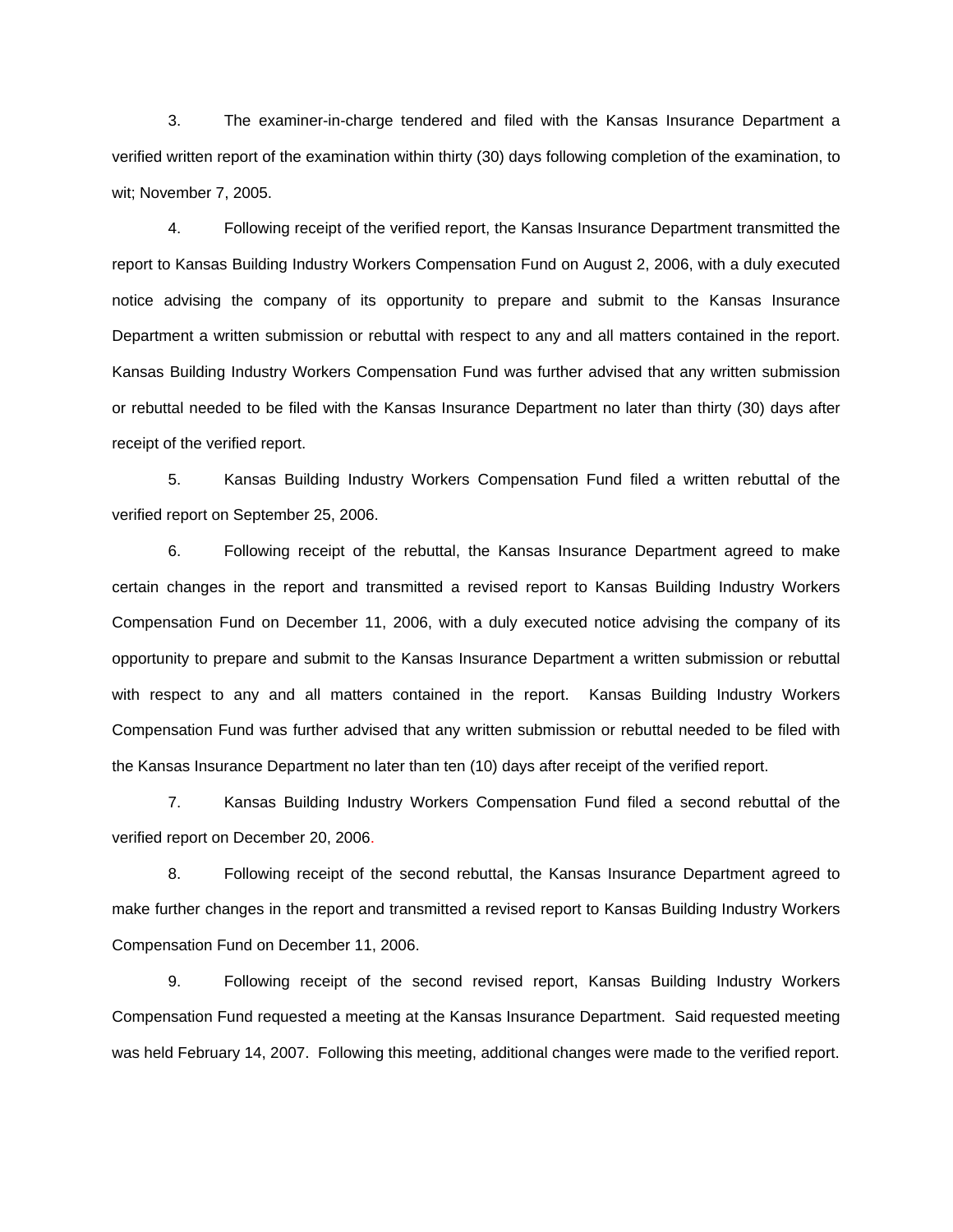10. Within thirty (30) days of the end of the time period allowed for written submission or rebuttal, the Commissioner of Insurance fully reviewed the report, together with all written submissions and rebuttals provided by Kansas Building Industry Workers Compensation Fund. The Commissioner of Insurance further reviewed all relevant workpapers.

 11. No other written submissions or rebuttals were submitted by Kansas Building Industry Workers Compensation Fund.

## **Conclusion of Law**

12. K.S.A. 40-222(k)(2) provides:

"Within 30 days of the end of the period allowed for the receipt of written submissions or rebuttals, the commissioner shall fully consider and review the report, together with any written submissions or rebuttals and any relevant portions of the examiners workpapers and enter an order:

- (A) Adopting the examination report as filed or with modification or corrections. If the examination report reveals that the company is operating in violation of any law, regulation or prior order of the commissioner, the commissioner may order the company to take any action the commissioner considers necessary and appropriate to cure such violations; or
- (B) rejecting the examination report with directions to the examiners to reopen the examination for purposes of obtaining additional data, documentation or information, and refiling pursuant to subsection (k); or
- (C) call and conduct a fact-finding hearing in accordance with K.S.A. 40-281 and amendments thereto for purposes of obtaining additional documentation, data, information and testimony."
- 13. Based upon the Findings of Fact enumerated in paragraphs #1 through #11 above, the

financial condition examination report as of December 31, 2004, of Kansas Building Industry Workers

Compensation Fund should be adopted.

# **IT IS THEREFORE, BY THE COMMISSIONER OF INSURANCE, ORDERED THAT:**

1. The financial condition examination report as of December 31, 2004, of Kansas Building

Industry Workers Compensation Fund, hereby is adopted.

2. The Commissioner of Insurance retains jurisdiction over this matter to issue any and all

further Orders deemed appropriate or to take such further action necessary to dispose of this matter.